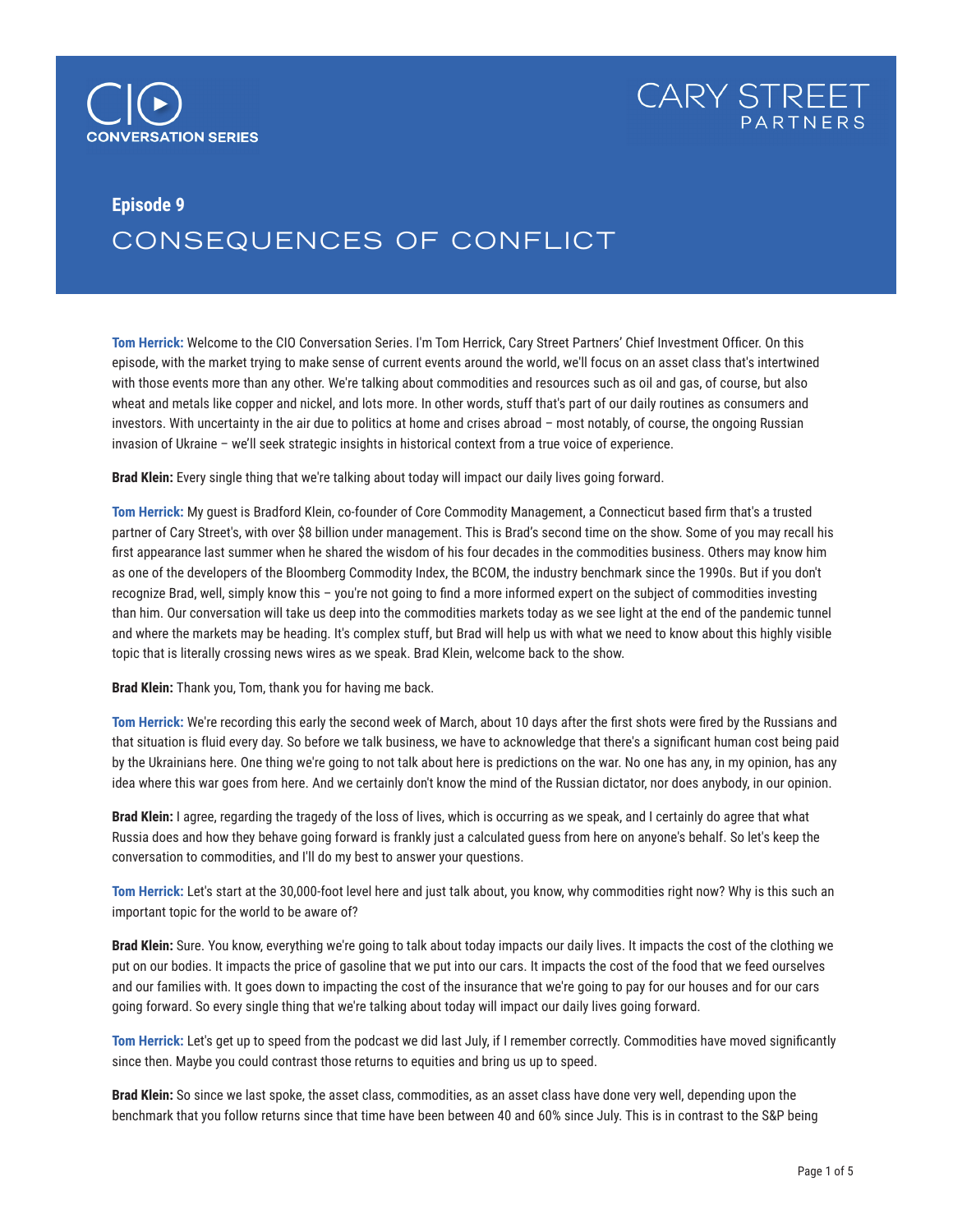essentially flat coming into today and the NASDAQ being down 8% over that period. Additionally, fixed income holders have seen the price of their bonds suffer significantly, with the 10-year benchmark moving 50 basis points off of a base rate of 1.2%. And I think if you go back to 1994, the worst year for bond returns was 2.9%, and as of the end of February, bondholders had already lost 3%. So it's certainly an interesting time to be talking about the asset class.

**Tom Herrick:** This is sort of a bit of the heart of where I want to go, and I'm going to be 63 this week and folks under 60 really don't recall inflation. They don't know an inflationary environment like we're in these days. Maybe it's an inflationary boom versus a stagflationary environment, but it's still obviously very, very hot inflation numbers. And this is outside the experience of not only a lot of investors, but a lot of advisors as well. One thing we run into quite a bit is this perception of commodities with a kind of a yo-yo like performance like we've had in the last 10 years where prices would go up, you know, substitution would occur in the marketplace or demand destruction would occur in the marketplace, and then prices would go back down again. That can lead to this sort of conclusion of, you know, it's over, it's too late that kind of thinking. Maybe we could revisit some supply demand factors that are different now than we've had in this last decade and address that entire dynamic.

**Brad Klein:** The short answer is no, it's not over by any means is my personal view. The supply demand dynamics are skewed right now and have been frankly, really since the middle of the pandemic to the upside. And if you go back to our previous chat, you know, I brought up a few key points which are still very much in play and I'll try to keep them short. But if you recall, Tom, the supply of money as we sit here today, it's hard to believe, but the Fed is actually still purchasing securities and growing its balance sheet.

**Tom Herrick:** Yeah, we haven't even started. We haven't got to neutral yet.

**Brad Klein:** We haven't gotten to neutral. It's going to stop over the next week or two, but it's going to take time to sort of wind that down. So we have this immense amount of money that's chasing goods. Interest rates are still very low and with M2, the United States M2, going from 8 trillion in 2010 to 22 trillion dollars now. And not to mention the rest of the world. You just haven't had too much liquidity, frankly, and that has spilled over. And as you correctly pointed out, you know, commodities have been a pretty terrible place to be over the decade, basically from 2010 through 2020. Inventories have been drawn down to what I would call dangerous levels. And you know, just remember if prices are not high enough to incentivize producers to produce stuff, if you will, gets consumed over time. And then we find ourselves in a position like where we are today where we have dangerously, dangerously low levels of inventories and quite a lot of demand. And then you had this little thing that we call the pandemic, and I don't mean to make light of it, but as we've come out of the pandemic, I think two things have gone on. One, people have more disposable income because frankly, they haven't really spent a lot of money over the last two years. And then there's this kind of revenge spending as people get out and travel and go to restaurants, and that's sort of being hit square in the face with bottlenecks in transportation and labor issues. And that further complicates the story. It sort of reminds me without the pandemic, of course, like us coming out of 9/11 back in 2001. And if you look at that period of time, commodities rally 300% off of their very similar bottom in that period of time. And I'm not suggesting that they are definitely going to rally 300%, but I get a lot of investors asking me, you know, darn Brad, I missed the move. And I just personally say, I don't think you have, because when these things start, it takes a long time for supply to come back on. Typically, years for supply to come back on. And I'm not even touching on the global inflation that's going on around the world and frankly, in the United States, which, as you know, Tom, commodities are the most highly correlated asset class to inflation. And if you recall, you know, the Fed was saying, we don't have inflation and they said, well, it's transitory and then they drop transitory, and now they're sort of scratching their heads and saying, how are we going to stop it? So that's kind of where we are.

**Tom Herrick:** You can almost sum that up by saying there's just not enough important stuff out there. There's not enough in inventory. There's short supplies to start with, which then leads to you throw the whole geopolitical situation in Ukraine on top of it, which clearly is throwing fuel on a fire. Not to be too casual or make a pun of it. We're talking about obviously Russian oil still on the market. We've already sanctioned Russia. Perhaps now we're going to literally ban, you know, Russian oil from world markets or from U.S. markets. When I hear this talked about by politicians in the press, you know, well, we'll ban oil, but we'll increase production here in the U.S.. How realistic is that? You know, that seems to be, you know, we talked about lack of production or the time it takes to ramp up production. What's your thoughts on that? Maybe you could give us some education around how realistic a comment that even is.

**Brad Klein:** I think it's interesting that the world has sort of on its own without the United States certainly coming out and saying, you know, we're going to ban oil imports from Russia, the world's sort of self-policing itself right there. Now, the U.S. has some choices.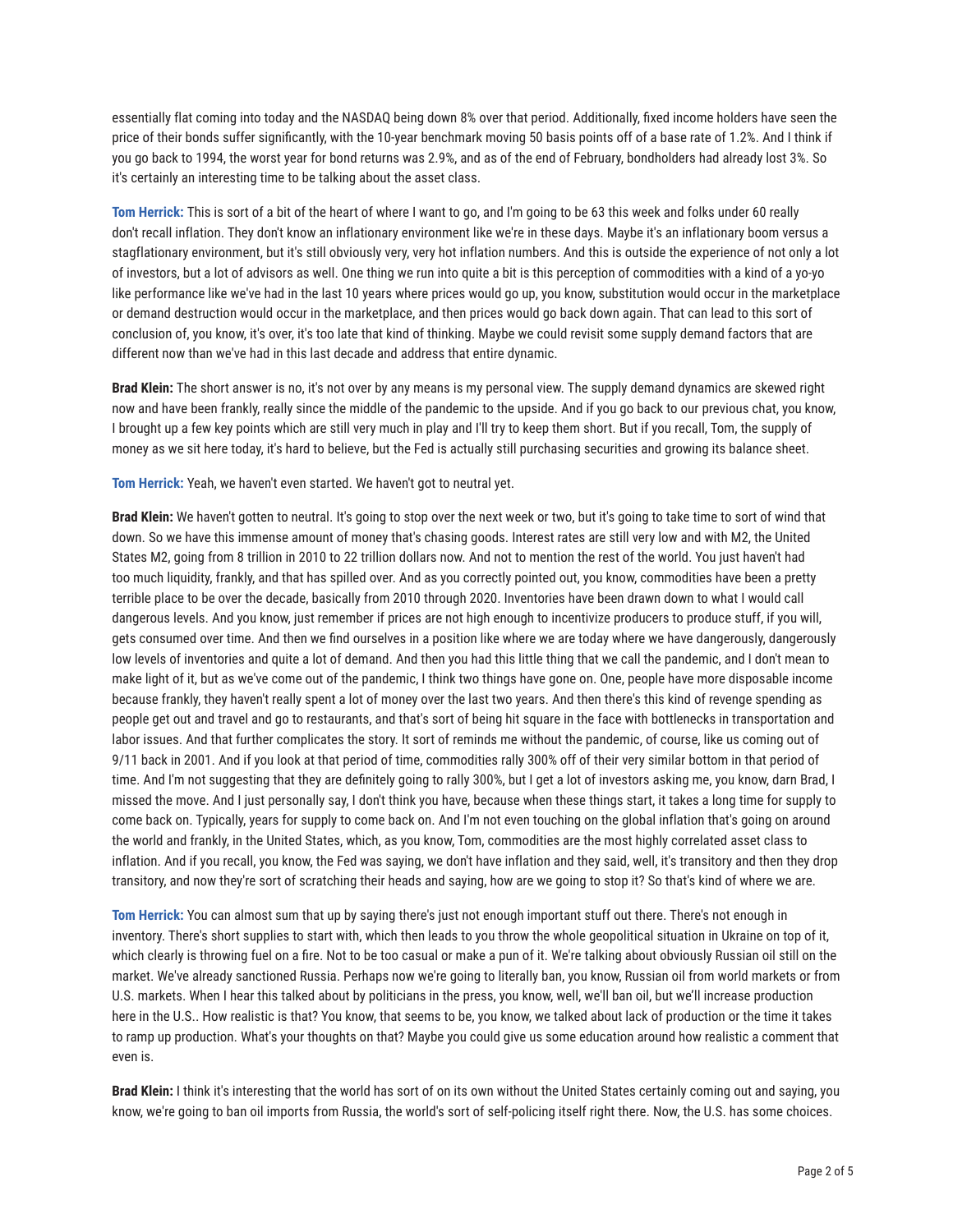They could have a significant release from the SPR, from the Strategic Petroleum Reserve. They have about 750 million barrels that they could put on the market. The Saudis could increase a few million barrels a day and even just any mention of the two of those or they, as you know, they're thinking about going and doing another deal with Iran, which could produce two million-ish barrels a day. This weekend, we met with Venezuela, apparently – not we, but the US government, which is an interesting development as well. So there are things that the world can do if it truly decides a hard ban on Russia. What they can't do, is all of a sudden, the United States can't start pumping more oil immediately. That just is not the way the world works. What I think is also important for the listeners to understand is oil is just one of the markets, right? And if you look at the asset class, which is, as I mentioned, got up 40 to 60%. I mean, Russia exports and produces 42% of the world's palladium. Most people don't even know what palladium is, but currently you need palladium to make a catalytic converter for cars. If you don't have a catalytic converter, you can't make a car. They are obviously the driving force there. You know, they produce 16% of the world's natural gas and you know, it's still cold in Europe, and people need natural gas to run their houses in Europe. They produce 12% of the world's platinum. And together, Russia and the Ukraine export 27% of the world's wheat and 15% of the world's corn. I don't mean to keep throwing statistics out, but people need to understand that as a producer of commodities and an exporter of commodities, you can't just shut down those businesses and expect the commodity markets to go on as they have for the last decade. And I think the last thing and this sort of speaks to something I was reading about over the weekend is that Russia's the major low-cost exporter of crop nutrients. That's a fancy word for saying fertilizer. Before this war, fertilizer prices already doubled due to the gas crunch, bottleneck issues, tariffs on Belarus shipping, etc. Last week, fertilizer prices went up 30%, 29% to be exact, which is a record in one week. So I personally believe that when it comes to food inflation, especially if they don't fix the fertilizer shortages and prices don't come down significantly before the growing season, both in the United States and frankly worldwide. The world is in for a rude awakening when it comes to food inflation. Since the pandemic, the U.N. Food Price Index has gone from 90 to 140, and no one is talking about it. And that will trickle down into the consumer. I'm pretty sure of that.

**Tom Herrick:** Just to put it in context, Russia's not a large economy and actually not even a large trading partner in general. I think their economy is something around the size of New York states'. But they have an outsized impact in commodities. They are resource based. What they do deliver to the world is not value added manufacturing and iPhones and things like that, it's the raw basics. It's all these metals and fossil fuels. And to your point, certain agricultural products as well, which creates added fuel on its supply demand dynamic that we're talking about, that has already changed for the better. If you're a commodity producer or a commodity owner for not necessarily the better or if you're a consumer. Is that a fair sort of summary characterization of the Russian situation and the impact?

**Brad Klein:** Yeah, I think you're spot on things like nickel, which is up about 50% as we sit here today. You need nickel for stainless steel to build buildings, and they're huge producer of nickel. And to put it in perspective, the high-end nickel prices was about \$56,000 a metric ton back in 08. And it's trickled down to below 10,000. My guess is about \$8,000 a metric ton. And today, as we sit here today, it's \$14,000 a ton today to \$43,400. I mean, that's a major move if you need nickel to build a building. You're going to be spending a lot more money now as a result of this.

**Tom Herrick:** It almost feeds into other things, you know, flipping back for a second to the oil situation. You mentioned some of these things in our conversation already. We've had labor shortages., you've got metal in tight supplies. If you want to increase the fracking capacity in the U.S., my understanding is we're a lot of guys short of what we need to do that in terms of bodies down in Texas. I've seen numbers like 20, 30,000. You need materials. Those businesses also consume materials much like a construction project would, I believe. Is that all sort of a fair summary?

**Brad Klein:** It is. It is. Labor, materials, et cetera. And frankly, you know, the fracking discussion is a much larger discussion. It could be an entire podcast, frankly.

## **Tom Herrick:** Yeah.

**Brad Klein:** They can increase fracking to an extent. There is a political discussion about fracking and environmental issues. And as the world becomes greener, how much more fracking are they going to allow? And Democratic versus Republican views on fracking. But at the end of the day, fracking is pulling oil out of the ground faster. It's not necessarily just throwing more oil out because there is a huge loss of oil each year from every hole that they're drilling, so it could be a short-term fix, which again will take time. But that's, in my opinion, not the answer.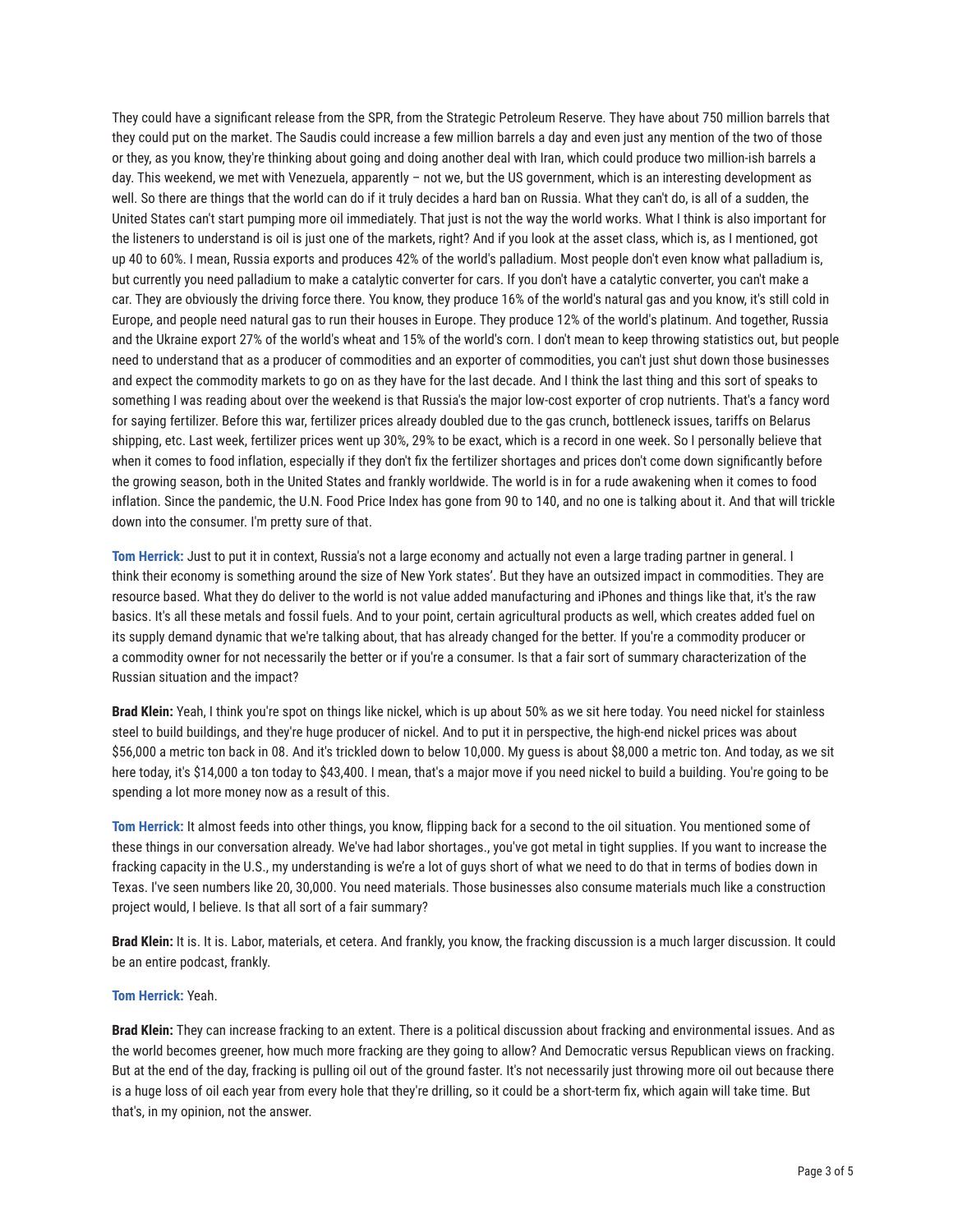**Tom Herrick:** The environment for commodities, as we talked about them last July, is this very appealing as an investor long-term supply demand dynamic that's very much in favor of commodity prices going higher long term due to things like, you know, the electrification of cars and the grid and things like that, which will consume huge amounts of metals just on their own, forgetting this war that's come about and created this other problem. So you've got this baseline demand that's extremely strong, compounded by the war is really what's going on here. Is that fair?

**Brad Klein:** That's exactly what's going on. And electrification is here to stay, it's growing every day. Obviously, we need to build our grids to support it. But that's a challenge that's out there. But yeah, it's certainly an interesting time for the asset class, Tom.

**Tom Herrick:** And how long does it take? If I was a commodities producer, if I was actually in this business and I saw this and I said, ok, I'm going to go out there and develop a new source of copper. Or maybe I found it, I found a new source. How long does that take to flip the switch to bring that production online?

**Brad Klein:** Well, I think there's two things. The first is you need to get financing, and the banks have been badly burned multiple times in financing projects. You know, capex projects. I imagine VC money will step in, the private equity money will step in eventually. But if you can get financing, it takes eight years to develop a greenfield mine. And if you had a brownfield mine, it will take four years. So again, there are no short-term fixes for what's going on in the copper world right now.

**Tom Herrick:** As we have surveyed the whole landscape here. Going back to this phrase, I have, you know, the new yet old diversifier of commodities within portfolios. I see this as a true alternative as opposed to the magic genie of just picking stocks better. Prior to 2010, we had a long run in commodities with return and risk profiles that looked somewhat similar to equities, and I'm going to let you comment as to what that looks like. What we're leading to I believe here as we're returning to that profile, or maybe even a better one. What would be your take on that?

**Brad Klein:** You're spot on. So I would say that between 1970 and the financial crisis in 08, commodities and equities each annualized at 10% per year over that 38 year period and then post financial crisis, obviously, equities far outpaced commodities. But I would submit to you that over the medium term, let's call it a catch up, commodities will outpace or should outpace, in my opinion, the equity markets. You know, some of our investors we've had discussions with believe commodities are more volatile than equities. I think that's more of a media issue, frankly and it's simply not true. If you go back all the way to 1990, when essentially the asset class became recognized through February of 2022, the S&P had an annualized volatility, using daily returns of 18.1% and commodities were 14.7%, so actually less volatile. And if you have a longer-term perspective and you take 90 day annualized vol, you'll see that still commodities were 16.7% and the S&P was 17.6%. So there's this common misconception that adding commodities increases volatility where in fact, that's just not true. And now we are starting to see, certainly in my business clients turning around and saying, hey, I need protection for my fixed income market, which is clearly going to be challenged. I mean, fixed income owners are getting a little bit of a reprieve in a flight to safety with the war. But I think we can all agree that rates are going higher, not lower. And if they go lower than the world is really in

**Tom Herrick:** Yeah, we don't want to see that.

**Brad Klein:** We don't want to see that. And the equity world, I think, is it's getting a little bit of a rerating, you know, and there's this common saying Call Tina, there's no alternative, but in fact, we think there is an alternative.

**Tom Herrick:** Yeah and I would argue this is the real alternative as opposed to over the last couple of years, you've had this sort of excess liquidity induced interest in other things, you know, the speculative excesses that you always get in a really strong, highly liquid environment. You know, recent IPOs, SPACs, crypto could probably fall into that category. I'm not saying these things aren't here to stay, but rather they've been driven by that excess liquidity, in my opinion, in any event. And you make a great point that adding commodities to a portfolio does not actually, you know, while nothing is linear, nothing goes straight up. The volatility characteristics here are very similar in many cases, a little bit lower than stocks. So having that within an allocation within a portfolio is the alternative for those investors desperately looking for that right now. So Brad, thanks for sharing all your experience and insights. As always, it was great speaking with you today.

**Brad Klein:** Thank you for having me, Tom.